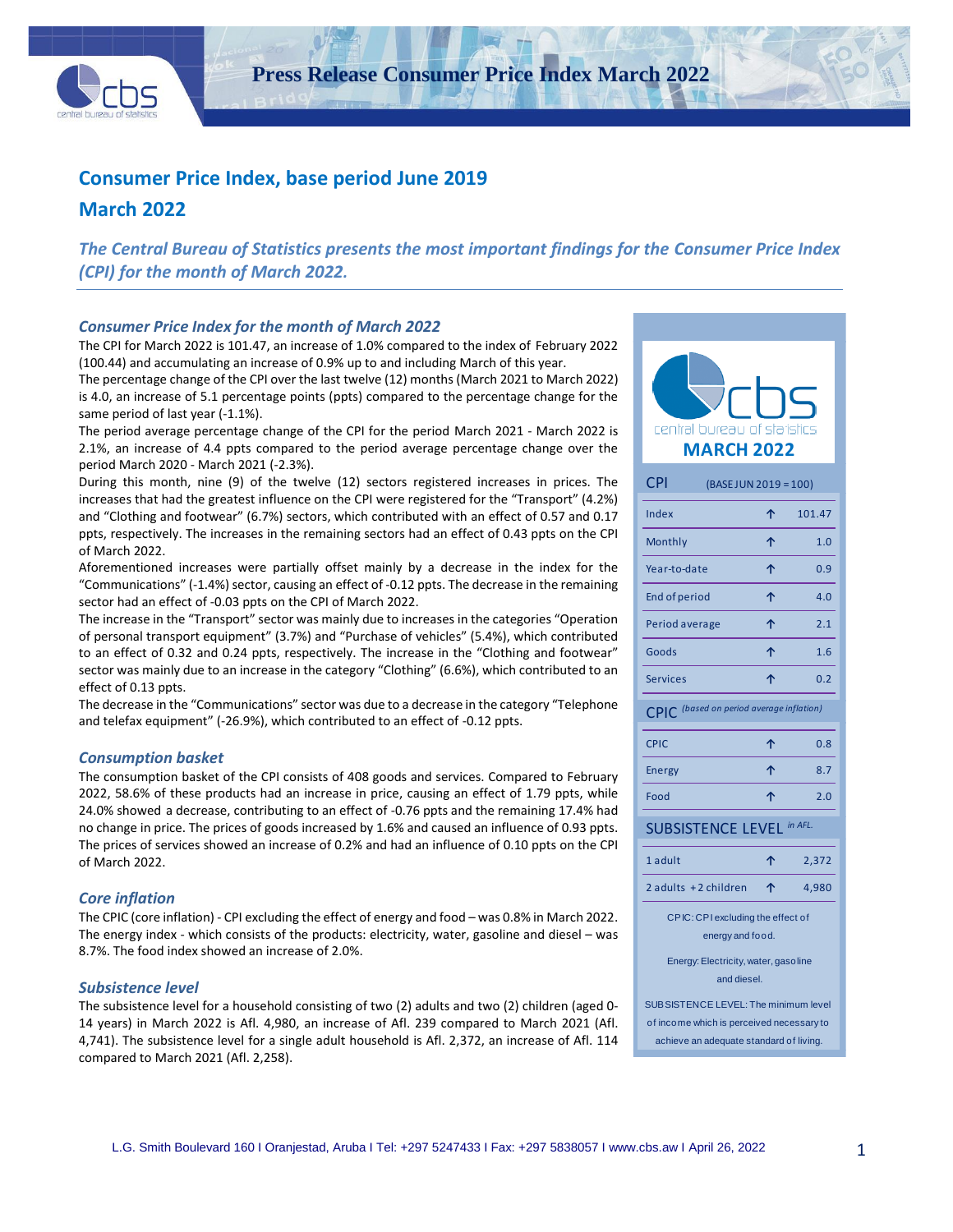

#### Table 1 Overview percentage change of the CPI

|                                            | $Mar-21$ | Apr-21 | $May-21$ | $Jun-21$ | $Jul-21$ | Aug-21 | $Sep-21$ | Oct-21 | <b>Nov-21</b> | $Dec-21$ | $Jan-22$ | Feb-22 | $Mar-22$ |
|--------------------------------------------|----------|--------|----------|----------|----------|--------|----------|--------|---------------|----------|----------|--------|----------|
| <b>Index</b>                               | 97.59    | 97.57  | 97.39    | 98.09    | 98.53    | 98.84  | 99.24    | 99.31  | 99.90         | 100.60   | 100.07   | 100.44 | 101.47   |
| Monthly                                    | 0.6      | 0.0    | $-0.2$   | 0.7      | 0.5      | 0.3    | 0.4      | 0.1    | 0.6           | 0.7      | $-0.5$   | 0.4    | 1.0      |
| Year-to-date                               | 0.5      | 0.5    | 0.3      | 1.1      | 1.5      | 1.8    | 2.2      | 2.3    | 2.9           | 3.6      | $-0.5$   | $-0.2$ | 0.9      |
| End of period                              | $-1.1$   | $-0.4$ | $-0.2$   | 1.0      | 1.8      | 1.4    | 2.2      | 2.4    | 3.1           | 3.6      | 3.3      | 3.5    | 4.0      |
| Period average                             | $-2.3$   | $-2.3$ | $-2.2$   | $-1.8$   | $-1.4$   | $-1.1$ | $-0.7$   | $-0.3$ | 0.2           | 0.7      | 1.2      | 1.7    | 2.1      |
| Goods                                      | 1.2      | 1.2    | $-0.4$   | 0.6      | 0.8      | 0.4    | 0.9      | $-0.7$ | 0.7           | 1.4      | $-0.6$   | 0.1    | 1.6      |
| <b>Services</b>                            | $-0.1$   | $-0.1$ | 0.2      | 0.8      | 0.0      | 0.2    | $-0.2$   | 1.1    | 0.5           | $-0.2$   | $-0.5$   | 0.7    | 0.2      |
| <b>CPIC</b>                                | $-1.2$   | $-1.4$ | $-1.7$   | $-1.6$   | $-1.4$   | $-1.3$ | $-1.2$   | $-0.9$ | $-0.7$        | $-0.3$   | 0.1      | 0.5    | 0.8      |
| Energy                                     | $-7.5$   | $-6.1$ | $-4.1$   | $-2.4$   | $-0.9$   | 0.6    | 2.0      | 3.4    | 5.1           | 6.7      | 7.5      | 8.2    | 8.7      |
| Food                                       | $-2.3$   | $-2.6$ | $-2.6$   | $-2.5$   | $-2.3$   | $-2.1$ | $-1.7$   | $-1.4$ | $-0.9$        | $-0.3$   | 0.4      | 1.2    | 2.0      |
| 1 adult                                    | 2,258    | 2,262  | 2,263    | 2,271    | 2,293    | 2,294  | 2,304    | 2,311  | 2,331         | 2,337    | 2,343    | 2,348  | 2,372    |
| 2 adults +2 children                       | 4,741    | 4,750  | 4,752    | 4,770    | 4,815    | 4,817  | 4,839    | 4,854  | 4,896         | 4,907    | 4,920    | 4,931  | 4,980    |
| Source: Central Bureau of Statistics Aruba |          |        |          |          |          |        |          |        |               |          |          |        |          |

*Source: Central Bureau of Statistics Aruba*

| Table 2 Percentage change by sector        |             |               |                    |              |               |                                 |  |
|--------------------------------------------|-------------|---------------|--------------------|--------------|---------------|---------------------------------|--|
|                                            |             |               | Percentage changes |              |               |                                 |  |
|                                            | Weight      | <b>Effect</b> | Monthly            | Year-to-date | End of period | Period average                  |  |
| Sector                                     | coefficient | Feb-Mar       | Feb-Mar            | Dec-Mar      |               | Mar 21 - Mar 22 Mar 21 - Mar 22 |  |
| <b>CPI</b>                                 | 10,000.0    | 1.03          | 1.0                | 0.9          | 4.0           | 2.1                             |  |
| 01. Food and non-alcoholic beverages       | 1,087.7     | 0.07          | 0.7                | 2.1          | 7.2           | 2.0                             |  |
| 02. Alcoholic beverages and tobacco        | 78.2        | 0.00          | 0.4                | 1.8          | 3.5           | 1.0                             |  |
| 03. Clothing and footwear                  | 276.8       | 0.17          | 6.7                | 6.5          | 15.5          | $-1.9$                          |  |
| 04. Housing                                | 2,522.2     | 0.08          | 0.3                | 0.3          | 1.0           | 0.9                             |  |
| 05. Household operation                    | 929.2       | 0.14          | 1.6                | $-3.1$       | 0.9           | 0.8                             |  |
| 06. Health                                 | 223.1       | 0.02          | 0.7                | 0.3          | $-0.9$        | $-2.8$                          |  |
| 07. Transport                              | 1,257.4     | 0.57          | 4.2                | 6.6          | 14.5          | 13.7                            |  |
| 08. Communications                         | 849.6       | $-0.12$       | $-1.4$             | $-1.5$       | $-2.1$        | $-0.5$                          |  |
| 09. Recreation and culture                 | 1,013.3     | 0.11          | 1.1                | $-1.9$       | 2.7           | $-0.3$                          |  |
| 10. Education                              | 98.0        | 0.00          | 0.0                | 0.0          | 4.6           | 3.1                             |  |
| 11. Restaurants and hotels                 | 442.0       | 0.02          | 0.3                | 2.5          | 5.4           | 1.5                             |  |
| 12. Miscellaneous goods and services       | 1,222.6     | $-0.03$       | $-0.3$             | 0.1          | 2.0           | 0.6                             |  |
| Source: Central Bureau of Statistics Aruba |             |               |                    |              |               |                                 |  |

#### Table 3 Categories with the greatest positive effect on the CPI of March 2022

| Category                                        | Monthly<br>change | <b>Effect</b> |
|-------------------------------------------------|-------------------|---------------|
| Operation of personal transport equipment       | 3.7               | 0.32          |
| Purchase of vehicles                            | 5.4               | 0.24          |
| Clothing                                        | 6.6               | 0.13          |
| Furniture, furnishings, carpets and other floor |                   |               |
| coverings                                       | 12.7              | 0.12          |
| Source: Central Bureau of Statistics Aruba      |                   |               |

#### Table 4 Categories with the greatest negative effect on the CPI of March 2022

| Category                                   | Monthly<br>change | Effect  |
|--------------------------------------------|-------------------|---------|
| Telephone and telefax equipment            | $-26.9$           | $-0.12$ |
| Tools and equipment for house and garden   | $-8.4$            | $-0.06$ |
| Personal effects n.e.c.                    | $-2.8$            | $-0.03$ |
| Newspapers, books and stationery           | $-8.1$            | $-0.03$ |
| Source: Central Bureau of Statistics Aruba |                   |         |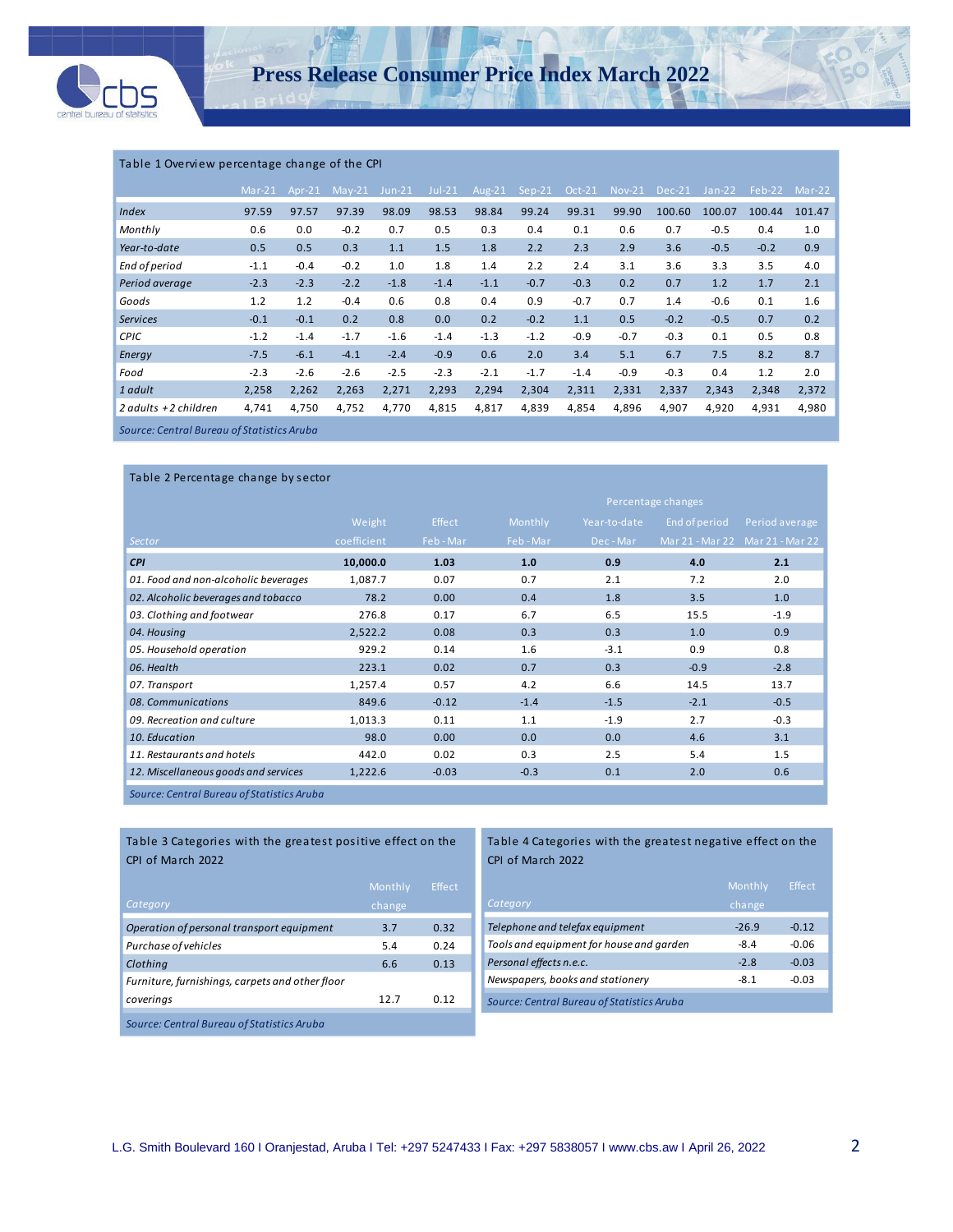

## **Change in prices of crude oil, utilities, gasoline and diesel in March 2022**

The prices of utilities (electricity and water), gasoline and diesel are for the greater part determined by international crude oil prices. In March 2022 the average price per barrel of crude oil (US\$ 108.58) had an increase of US\$ 17.26 (18.9%) compared to February 2022 (US\$ 91.32).

The prices of electricity and water did not change compared to February 2022. Subsequently, the average electricity price per household remained at Afl. 240.09, while the average price of water per household remained at Afl. 137.05.

In March 2022 the price of gasoline registered an increase of Afl. 15.30 cents (6.2%) and had an effect of 0.31 ppts on the CPI. The price of diesel registered an increase of Afl. 14.70 cents(6.9%) and had an effect of 0.02 ppts on the CPI of March 2022.

In March 2022, utilities, gasoline and diesel as a group showed an increase in price of 2.1% compared to February 2022, and had an influence of 0.34 ppts on the CPI, while the remaining 404 goods and services, as a group, show an increase of 0.8% and had an effect of 0.69 ppts on the CPI*.*

#### Table 6 Effect on the CPI of March 2022 of goods and services which are dependent on crude oil prices

|                                            | Weight   | Monthly | <b>Effect</b> |
|--------------------------------------------|----------|---------|---------------|
| Category                                   |          | change  |               |
| Electricity                                | 810.2    | 0.0     | 0.00          |
| Gasoline                                   | 430.5    | 6.2     | 0.31          |
| Water                                      | 367.3    | 0.0     | 0.00          |
| Diesel                                     | 30.2     | 6.9     | 0.02          |
| <b>Total group</b>                         | 1,638.1  | 2.1     | 0.34          |
| Remaining goods and services               | 8.361.9  | 0.8     | 0.69          |
| CPI                                        | 10,000.0 | 1.0     | 1.03          |
| Source: Central Bureau of Statistics Aruba |          |         |               |

| Table 5 Prices of crude oil, utilities, gasoline and diesel, 2021 - 2022 |       |                |                                                |        |        |        |        |        |                |                                                |        |        |               |        |
|--------------------------------------------------------------------------|-------|----------------|------------------------------------------------|--------|--------|--------|--------|--------|----------------|------------------------------------------------|--------|--------|---------------|--------|
|                                                                          |       |                | 2021                                           |        |        |        |        | 2022   |                |                                                |        |        |               |        |
|                                                                          |       | Total          | Total                                          |        |        |        |        |        | Total          | Total                                          |        |        |               |        |
|                                                                          | Crude |                | energy charge energy charge                    |        |        |        |        | Crude  |                | energy charge energy charge                    |        |        |               |        |
| <b>Month</b>                                                             | oil   | $\leq$ 500 kWh | 501-1000 kWh Electricity Water Gasoline Diesel |        |        |        |        | oil    | $\leq$ 500 kWh | 501-1000 kWh Electricity Water Gasoline Diesel |        |        |               |        |
| January                                                                  | 51.23 | 31.09          | 31.99                                          | 240.09 | 137.05 | 185.90 | 152.40 | 83.06  | 31.09          | 31.99                                          | 240.09 | 137.05 | 230.60        | 195.00 |
| March                                                                    | 59.10 | 31.09          | 31.99                                          | 240.09 | 137.05 | 196.30 | 158.60 | 91.32  | 31.09          | 31.99                                          | 240.09 | 137.05 | 245.70        | 214.10 |
| March                                                                    | 62.62 | 31.09          | 31.99                                          | 240.09 | 137.05 | 208.78 | 170.90 | 108.58 | 31.09          | 31.99                                          | 240.09 | 137.05 | 261.00 228.80 |        |
| April                                                                    | 61.52 | 31.09          | 31.99                                          | 240.09 | 137.05 | 221.60 | 175.80 |        |                |                                                |        |        |               |        |
| May                                                                      | 65.17 | 31.09          | 31.99                                          | 240.09 | 137.05 | 222.10 | 174.60 |        |                |                                                |        |        |               |        |
| June                                                                     | 70.97 | 31.09          | 31.99                                          | 240.09 | 137.05 | 225.80 | 183.00 |        |                |                                                |        |        |               |        |
| July                                                                     | 72.61 | 31.09          | 31.99                                          | 240.09 | 137.05 | 230.70 | 188.70 |        |                |                                                |        |        |               |        |
| August                                                                   | 67.62 | 31.09          | 31.99                                          | 240.09 | 137.05 | 235.70 | 189.30 |        |                |                                                |        |        |               |        |
| September                                                                | 70.50 | 31.09          | 31.99                                          | 240.09 | 137.05 | 233.60 | 185.60 |        |                |                                                |        |        |               |        |
| October                                                                  | 80.49 | 31.09          | 31.99                                          | 240.09 | 137.05 | 234.20 | 193.20 |        |                |                                                |        |        |               |        |
| November                                                                 | 80.13 | 31.09          | 31.99                                          | 240.09 | 137.05 | 246.40 | 209.00 |        |                |                                                |        |        |               |        |
| December                                                                 | 71.41 | 31.09          | 31.99                                          | 240.09 | 137.05 | 239.00 | 202.30 |        |                |                                                |        |        |               |        |
|                                                                          |       |                |                                                |        |        |        |        |        |                |                                                |        |        |               |        |
| <b>Yearly Average</b>                                                    | 67.78 | 31.09          | 31.99                                          | 240.09 | 137.05 | 223.34 | 181.95 | 94.32  | 31.09          | 31.99                                          | 240.09 | 137.05 | 245.77        | 212.63 |

*Source: Central Bureau of Statistics Aruba*

*<sup>1</sup> Average West Texas Intermediate (WTI) crude oil price per barrel in US\$ (Source: U.S. Energy Information Administration)*

*2 Total energy charge in Afl. cents per kWh* 

*3 Electricty price in Afl. is based on an average household usage of 725.5 kWh*

*<sup>4</sup> Water price in Afl. is based on an average household usage in m <sup>3</sup>*

*<sup>5</sup> Gasoline and diesel prices in Afl. cents per liter*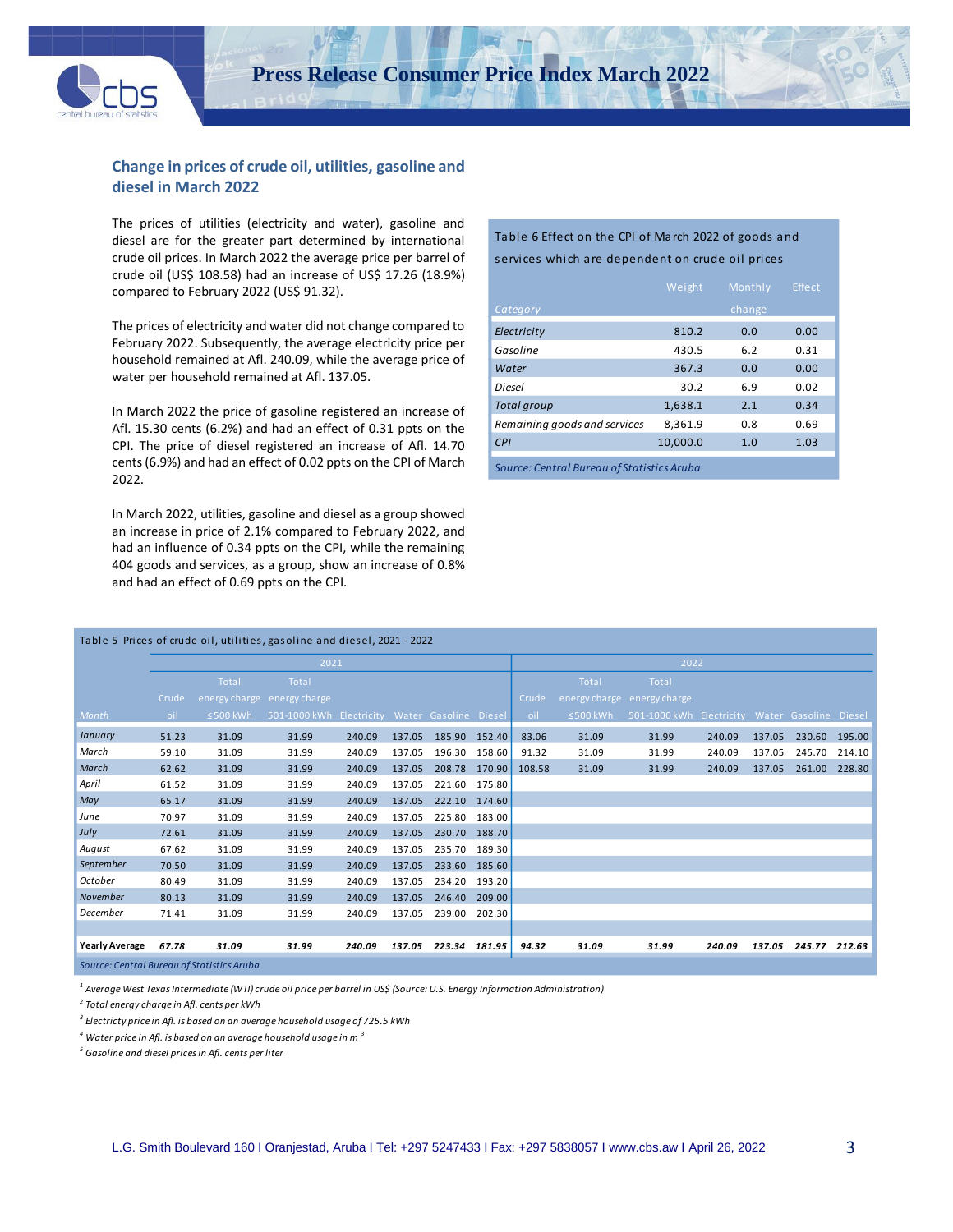

## **Change in prices of Food & catering services in March 2022**

The "Food & catering services" index showed an increase of 0.6% in March 2022, after an increase of 0.8% in February 2022. The index for "Food at home" showed an increase of 0.7% in March, as nine (9) of the eleven (11) "Food at home" indices increased in March 2022. The "Potatoes and other tubers" index registered the largest increase (6.3%) in March 2022. Furthermore, other significant increases were posted in the indices for "Meat" (1.6%), "Oils and fats" (1.5%), "Food products n.e.c." (0.9%), "Bread and cereals" (0.7%) and "Nonalcoholic beverages" (0.5%).

The only decreases were registered in the indices of "Vegetables" (-1.0%) and "Fruit" (-0.6%).

Over the last twelve (12) months, the "Food & catering services" has increased by 6.5%. The "Food at home" index showed an increase of 7.2%, where all of the "Food at home" indices increased over the last year. The "Oils and fats" index increased by 20.3%, the largest increase among the "Food at home" food groups. Furthermore, other significant increases were posted in the indices for "Fruit" (12.4%), "Potatoes and other tubers" (11.0%) and "Meat" (10.0%).

The index for "Food away from home" increased by 0.3% in March 2022 and has increased by 5.0% over the last twelve (12) months.

In March 2022, "Food at home" and "Food away from home" as a group showed an increase in price of 0.6% compared to February 2022, and had an influence of 0.09 ppts on the CPI, while the remaining goods and services, as a group, experienced an increase in price of 1.1%, causing an effect of 0.94 ppts on the CPI.

#### Table 8 Effect on the CPI of March 2022 of Food at home and Food away from home

|                              | Weight   | Monthly | <b>Effect</b> |
|------------------------------|----------|---------|---------------|
| Category                     |          | change  |               |
| Food at home                 | 1,087.7  | 0.7     | 0.07          |
| Food away from home          | 429.8    | 0.3     | 0.02          |
| Total group                  | 1,517.5  | 0.6     | 0.09          |
| Remaining goods and services | 8.482.5  | 1.1     | 0.94          |
| <b>CPI</b>                   | 10,000.0 | 1.0     | 1.03          |
|                              |          |         |               |

*Source: Central Bureau of Statistics Aruba*

| Table 7 Percentage change for Food & catering services |             |          |                |               |         |                    |                 |           |                 |  |
|--------------------------------------------------------|-------------|----------|----------------|---------------|---------|--------------------|-----------------|-----------|-----------------|--|
|                                                        |             |          | <b>Indices</b> |               |         | Percentage changes |                 |           | Effect          |  |
|                                                        |             |          |                |               |         |                    |                 |           |                 |  |
|                                                        | Weight      |          |                |               | Monthly | Monthly            | End of period   | Monthly   | End of period   |  |
|                                                        | coefficient | $Mar-21$ |                | Feb-22 Mar-22 | Jan-Feb | Feb - Mar          | Mar 21 - Mar 22 | Feb - Mar | Mar 21 - Mar 22 |  |
| <b>Food &amp; caterina services</b>                    | 1,517.5     | 98.03    | 103.82         | 104.41        | 0.8     | 0.6                | 6.5             | 0.089     | 0.992           |  |
| <b>Food at home</b>                                    | 1,087.7     | 96.09    | 102.29         | 102.97        | 1.1     | 0.7                | 7.2             | 0.073     | 0.766           |  |
| Bread and cereals                                      | 178.1       | 95.87    | 100.57         | 101.30        | 0.1     | 0.7                | 5.7             | 0.013     | 0.099           |  |
| Meat                                                   | 242.5       | 98.01    | 106.08         | 107.77        | 1.0     | 1.6                | 10.0            | 0.041     | 0.243           |  |
| Fish and other seafood                                 | 49.0        | 98.92    | 103.43         | 103.59        | 0.7     | 0.2                | 4.7             | 0.001     | 0.023           |  |
| Milk, cheese and eggs                                  | 135.3       | 101.21   | 105.21         | 105.51        | 1.3     | 0.3                | 4.2             | 0.004     | 0.060           |  |
| Oils and fats                                          | 32.2        | 95.76    | 113.45         | 115.20        | 0.2     | 1.5                | 20.3            | 0.006     | 0.064           |  |
| Fruit                                                  | 97.6        | 91.47    | 103.45         | 102.83        | 2.8     | $-0.6$             | 12.4            | $-0.006$  | 0.113           |  |
| Potatoes and other tubers                              | 18.2        | 73.85    | 77.18          | 82.01         | $-3.8$  | 6.3                | 11.0            | 0.009     | 0.015           |  |
| Vegetables                                             | 89.1        | 80.09    | 85.13          | 84.28         | 1.0     | $-1.0$             | 5.2             | $-0.008$  | 0.038           |  |
| Sugar, jam, honey and other confectionery              | 42.0        | 101.92   | 104.59         | 104.62        | 1.3     | 0.0                | 2.6             | 0.000     | 0.012           |  |
| Food products n.e.c.                                   | 80.1        | 98.94    | 102.62         | 103.55        | 1.1     | 0.9                | 4.7             | 0.007     | 0.038           |  |
| Non-alcoholic beverages                                | 123.6       | 100.62   | 104.92         | 105.45        | 1.7     | 0.5                | 4.8             | 0.007     | 0.007           |  |
| <b>Food away from home</b>                             | 429.8       | 102.95   | 107.70         | 108.06        | 0.2     | 0.3                | 5.0             | 0.016     | 0.225           |  |
| Other goods and services                               | 8,482.5     | 97.52    | 99.83          | 100.94        | 0.3     | 1.1                | 3.5             | 0.940     | 2.979           |  |
| Other goods                                            | 4,735.8     | 96.14    | 98.41          | 100.23        | $-0.1$  | 1.8                | 4.3             | 0.858     | 1.985           |  |
| Other services                                         | 3,746.7     | 99.26    | 101.63         | 101.85        | 0.8     | 0.2                | 2.6             | 0.082     | 0.994           |  |
| <b>CPI</b>                                             | 10,000.0    | 97.59    | 100.44         | 101.47        | 0.4     | 1.0                | 4.0             | 1.029     | 3.970           |  |
| Source: Central Bureau of Statistics Aruba             |             |          |                |               |         |                    |                 |           |                 |  |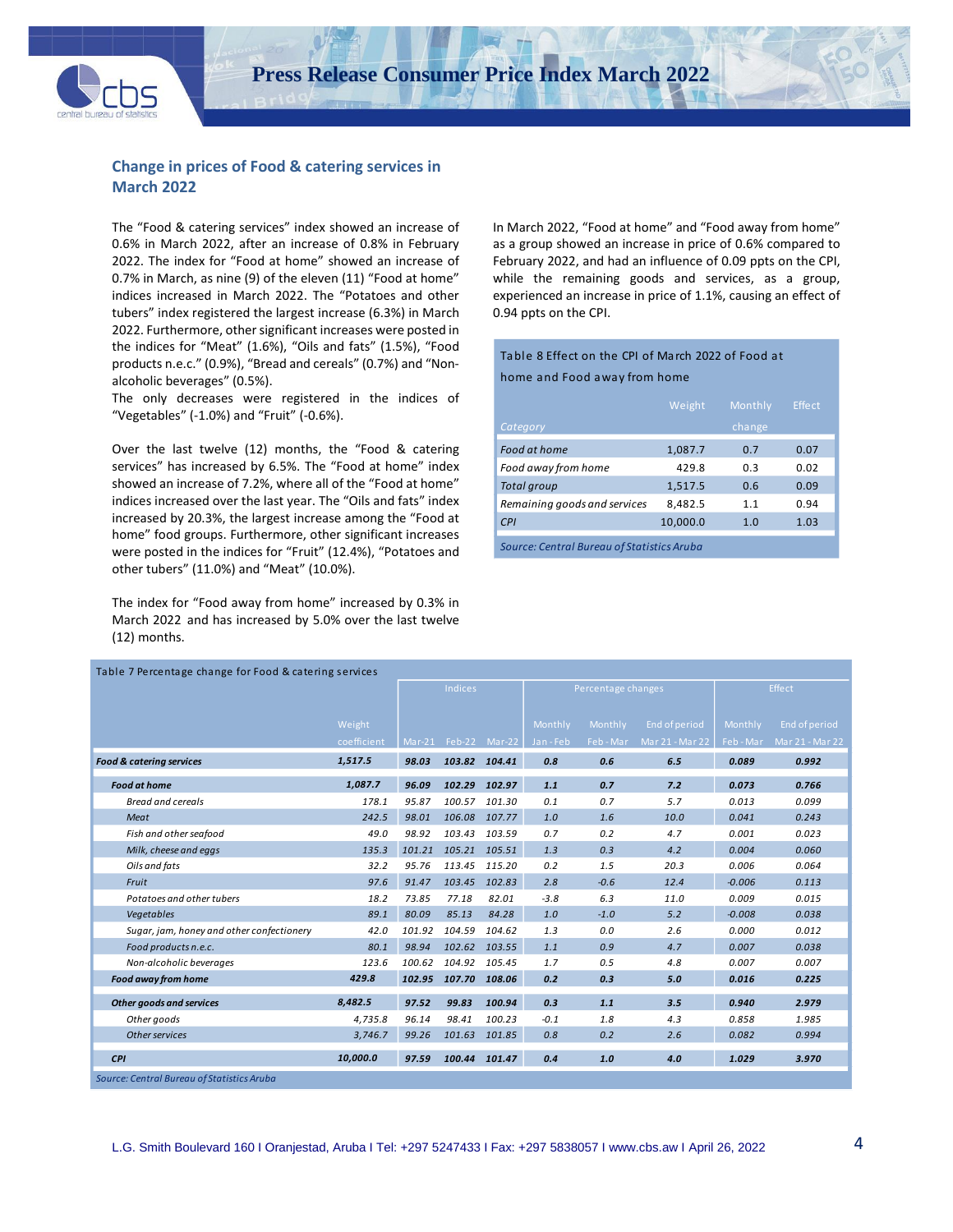

 $\ddot{\phantom{a}}$ 

#### **The subsistence level in March 2022**

The subsistence level is the minimum level of income which is perceived necessary to achieve an adequate standard of living in a given country. The subsistence level is usually determined by estimating the cost of all the essential resources that an average adult consumes in one month or year. This is commonly called a basic needs index, and varies according to the price of food, clothing, housing, transport and other items in the "basket". Equivalent scales are used to adjust the assumed standard of living, of households of different sizes and composition. The scale assigns a weight of 1.0 for the first adult and 0.5 for each additional adult in the household (aged 15+) and a weight of 0.3 for each child (aged 0-14 years). The subsistence level is based on figures of the report "Bestaansminimum 2010" published by the CBS in December 2010 and is monthly updated for inflation using the monthly CPI. The reference unit used in this report is a household consisting of two (2) adults and two (2) children (aged 0-14 years).

Table 9 Monthly subsistence level in Aruba (in Afl.) by sector for a family of 2 adults and 2 children (aged 0-14 years)

|                                            |          |          | Absolute       |  |  |  |  |
|--------------------------------------------|----------|----------|----------------|--|--|--|--|
| Sector                                     | $Mar-21$ | $Mar-22$ | Change         |  |  |  |  |
| Food and non-alcoholic beverages           | 1,876    | 2,011    | 135            |  |  |  |  |
| Clothing and footwear                      | 237      | 274      | 37             |  |  |  |  |
| Housing                                    | 1,443    | 1,457    | 14             |  |  |  |  |
| Household operation                        | 110      | 111      | $\mathbf{1}$   |  |  |  |  |
| Health                                     | 79       | 79       | $\Omega$       |  |  |  |  |
| Transport                                  | 285      | 327      | 42             |  |  |  |  |
| Communications                             | 152      | 149      | $-3$           |  |  |  |  |
| Recreation and culture                     | 160      | 165      | 5              |  |  |  |  |
| Education                                  | 74       | 78       | $\overline{4}$ |  |  |  |  |
| Miscellaneous goods and services           | 324      | 331      | 7              |  |  |  |  |
| <b>Total</b>                               | 4,741    | 4,980    | 239            |  |  |  |  |
| Source: Central Bureau of Statistics Aruba |          |          |                |  |  |  |  |

In March 2022 the monthly subsistence level for a household consisting of two (2) adults and two (2) children (aged 0-14 years) (Afl. 4,980) showed an increase of Afl. 239 compared to March 2021 (Afl. 4,741) and was mainly caused by an increase of Afl. 135 in the sector "Food and non-alcoholic beverages".

Table 10 Monthly Subsistence level in Aruba (in Afl.) by family size and composition, March 2022 (Base period Oct. 2010)

|                                            |              |            | <b>Equivalence scales</b> |            |             |
|--------------------------------------------|--------------|------------|---------------------------|------------|-------------|
|                                            | $\mathbf{1}$ | 1.3        | 1.5                       | 1.8        | 2.1         |
|                                            | 1 adult      | 1 adult    | 2 adults                  | 2 adults   | 2 adults    |
| Period                                     |              | $+1$ child |                           | $+1$ child | +2 children |
| $Mar-21$                                   | 2,258        | 2,935      | 3,387                     | 4,064      | 4,741       |
| Apr-21                                     | 2,262        | 2,940      | 3,393                     | 4,071      | 4,750       |
| $May-21$                                   | 2,263        | 2,942      | 3,395                     | 4,074      | 4,752       |
| $Jun-21$                                   | 2,271        | 2,953      | 3,407                     | 4,088      | 4,770       |
| $Jul-21$                                   | 2,293        | 2,980      | 3,439                     | 4,127      | 4,815       |
| $Aug-21$                                   | 2,294        | 2,982      | 3,441                     | 4,129      | 4,817       |
| $Sep-21$                                   | 2,304        | 2,995      | 3,456                     | 4,148      | 4,839       |
| $Oct-21$                                   | 2,311        | 3,005      | 3,467                     | 4,161      | 4,854       |
| $Nov-21$                                   | 2,331        | 3,031      | 3,497                     | 4,196      | 4,896       |
| $Dec-21$                                   | 2,337        | 3,038      | 3,505                     | 4,206      | 4,907       |
| $Jan-22$                                   | 2,343        | 3,046      | 3,514                     | 4,217      | 4,920       |
| $Feb-22$                                   | 2,348        | 3,052      | 3,522                     | 4,226      | 4,931       |
| $Mar-22$                                   | 2,372        | 3,083      | 3,557                     | 4,269      | 4,980       |
| Source: Central Bureau of Statistics Aruba |              |            |                           |            |             |

In March 2022, the monthly subsistence level for a single adult household is Afl 2,372, which represents an income deficit of Afl. 557, an increase of Afl. 114 compared to the deficit observed one year ago (Afl. 443). This deficit is the second highest registered over a period of six (6) years for the month March.

Tabel 11 Monthly income surplus/deficit (in Afl.) for

| a single adult household for March, 2017 - 2022 |                                            |         |                 |  |  |  |  |  |
|-------------------------------------------------|--------------------------------------------|---------|-----------------|--|--|--|--|--|
|                                                 |                                            | Minimum |                 |  |  |  |  |  |
| Period                                          | 1 adult                                    | wage    | Surplus/deficit |  |  |  |  |  |
| 2017                                            | 2,094                                      | 1,678   | $-416$          |  |  |  |  |  |
| 2018                                            | 2,152                                      | 1,711   | $-441$          |  |  |  |  |  |
| 2019                                            | 2,290                                      | 1,711   | $-579$          |  |  |  |  |  |
| 2020                                            | 2,300                                      | 1,815   | $-485$          |  |  |  |  |  |
| 2021                                            | 2,258                                      | 1,815   | $-443$          |  |  |  |  |  |
| 2022                                            | 2,372                                      | 1,815   | $-557$          |  |  |  |  |  |
|                                                 | Source: Central Bureau of Statistics Aruba |         |                 |  |  |  |  |  |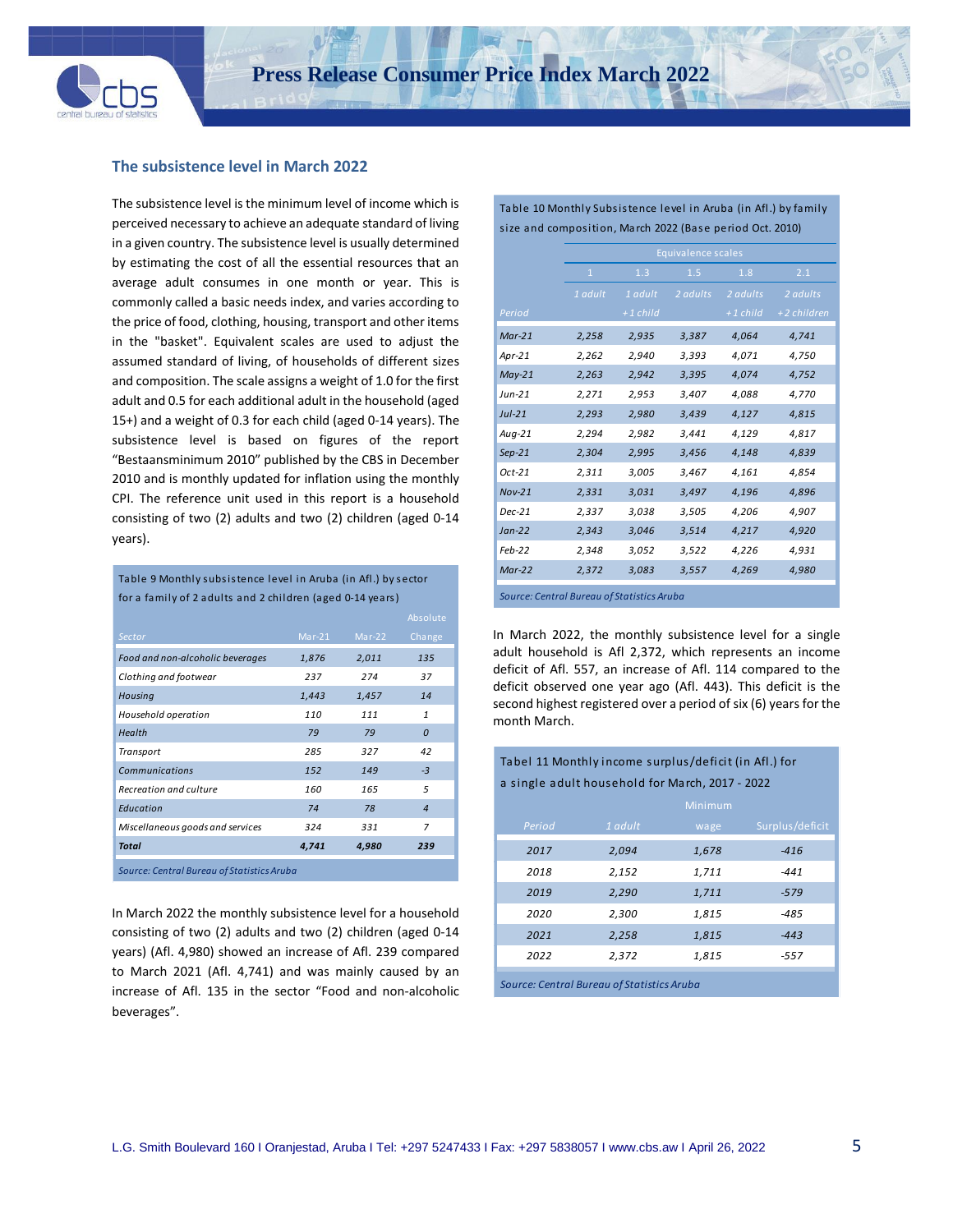## **Monthly & Yearly Changes (%) in the Consumer Price Index for February 2022, Total Population (Jun 2019 = 100)**

| <b>DESCRIPTION</b>                                                              | <b>WEIGHT</b>                       | 2021                       | 2021                              | 2022                | 2022           | <b>Monthly</b> | Ytd           | <b>End of period</b> | <b>Period average</b> |
|---------------------------------------------------------------------------------|-------------------------------------|----------------------------|-----------------------------------|---------------------|----------------|----------------|---------------|----------------------|-----------------------|
|                                                                                 | coefficient                         | Mar                        | <b>Dec</b>                        | Feb                 | Mar            | Feb - Mar      | Dec - Mar     | Mar 21 - Mar 22      | Mar 21 - Mar 22       |
| Food and non-alcoholic beverages                                                | 1,087.7 96.09 100.89 102.29 102.97  |                            |                                   |                     |                | 0.7            | 2.1           | 7.2                  | 2.0                   |
| Food                                                                            |                                     |                            | 964.1 95.51 100.68 101.95 102.65  |                     |                | 0.7            | 2.0           | 7.5                  | 2.0                   |
| Non-alcoholic beverages                                                         |                                     |                            | 123.6 100.62 102.51 104.92 105.45 |                     |                | 0.5            | 2.9           | 4.8                  | 1.6                   |
| Alcoholic beverages and tobacco                                                 |                                     |                            | 78.2 100.38 101.99 103.44 103.87  |                     |                | 0.4            | 1.8           | 3.5                  | 1.0                   |
| Alcoholic beverages for consumption at home                                     |                                     |                            | 62.2 98.85 100.77 102.12 102.65   |                     |                | 0.5            | 1.9           | 3.8                  | 0.8                   |
| Tobacco                                                                         |                                     |                            | 16.0 106.33 106.74 108.55 108.59  |                     |                | 0.0            | 1.7           | 2.1                  | 1.5                   |
| <b>Clothing and footwear</b>                                                    |                                     | 276.8 86.92                | 94.29                             |                     | 94.08 100.41   | 6.7            | 6.5           | 15.5                 | $-1.9$                |
| Clothing                                                                        | 212.8                               | 87.93                      | 95.07                             |                     | 96.30 102.66   | 6.6            | 8.0           | 16.7                 | $-0.1$                |
| Footwear                                                                        |                                     | 64.0 83.56                 | 91.70                             | 86.68               | 92.93          | 7.2            | 1.3           | 11.2                 | $-7.9$                |
|                                                                                 |                                     |                            |                                   |                     |                |                |               |                      |                       |
| <b>Housing</b>                                                                  | 2,522.2 97.68                       |                            | 666.7 102.64 103.79 104.05 104.18 | 98.42 98.37         | 98.68          | 0.3            | 0.3           | 1.0<br>1.5           | 0.9<br>1.5            |
| Actual rentals for housing<br>Imputed rentals for housing                       |                                     | 34.4 95.74                 | 99.65                             | 95.81 94.02         |                | 0.1<br>$-1.9$  | 0.4<br>$-5.7$ | $-1.8$               | $-0.1$                |
| Maintenance and repair of the dwelling                                          |                                     |                            | 517.0 99.43 101.30 100.13 101.63  |                     |                | 1.5            | 0.3           | 2.2                  | 2.0                   |
| Water supply and miscellaneous services relating to the dwelling                |                                     |                            | 463.6 101.35 101.35 102.28 102.28 |                     |                | 0.0            | 0.9           | 0.9                  | 0.2                   |
| Electricity, gas and other fuels                                                |                                     |                            | 840.4 90.72 90.72 90.72 90.72     |                     |                | 0.0            | 0.0           | 0.0                  | 0.0                   |
|                                                                                 |                                     |                            |                                   |                     |                |                |               |                      |                       |
| <b>Household operation</b>                                                      |                                     |                            | 929.2 98.56 102.68 97.94          |                     | 99.48          | 1.6            | $-3.1$        | 0.9                  | 0.8                   |
| Furniture, furnishings, carpets and other floor coverings<br>Household textiles | 58.6                                | 128.8 81.17<br>79.25       | 80.70<br>80.43                    | 72.73<br>76.60      | 82.00<br>77.89 | 12.7<br>1.7    | 1.6<br>$-3.2$ | 1.0<br>$-1.7$        | $-7.4$<br>$-7.3$      |
| Household appliances                                                            |                                     |                            | 246.0 105.70 110.28 103.06 105.50 |                     |                | 2.4            | $-4.3$        | $-0.2$               | 4.8                   |
| Glassware, tableware and household utensils                                     |                                     | 17.2 82.90                 | 81.49                             |                     | 66.87 78.70    | 17.7           | $-3.4$        | $-5.1$               | $-16.2$               |
| Tools and equipment for house and garden                                        |                                     |                            | 58.2 109.83 152.35 132.86 121.71  |                     |                | $-8.4$         | $-20.1$       | 10.8                 | 13.8                  |
| Goods and services for routine household maintenance and cleaning               |                                     |                            | 420.5 101.47 102.07 102.07 102.09 |                     |                | 0.0            | 0.0           | 0.6                  | 0.4                   |
|                                                                                 |                                     |                            |                                   |                     |                |                |               |                      |                       |
| Health                                                                          |                                     | 223.1 96.21<br>152.3 95.42 | 95.13<br>93.77                    | 94.70<br>93.07      | 95.37<br>94.27 | 0.7<br>1.3     | 0.3<br>0.5    | $-0.9$<br>$-1.2$     | $-2.8$<br>$-3.2$      |
| Medical products, appliances and equipment<br>Out-patient services              |                                     | 52.4 96.52                 | 95.71                             | 95.76               | 97.63          | 1.9            | 2.0           | 1.1                  | $-2.9$                |
| Other treatments                                                                |                                     | 7.8 94.13                  |                                   | 92.14 92.18         | 94.44          | 2.4            | 2.5           | 0.3                  | $-4.4$                |
| Health products and services n.e.c.                                             |                                     |                            | 10.5 107.62 113.97 114.90 100.73  |                     |                | $-12.3$        | $-11.6$       | $-6.4$               | 3.0                   |
|                                                                                 |                                     |                            |                                   |                     |                |                |               |                      |                       |
| <b>Transport</b>                                                                | 1,257.4 97.95 105.20 107.61 112.18  |                            |                                   |                     |                | 4.2            | 6.6           | 14.5                 | 13.7                  |
| Purchase of vehicles                                                            |                                     | 442.6 98.69                |                                   | 98.87 100.52 105.93 |                | 5.4            | 7.1           | 7.3                  | 4.0                   |
| Operation of personal transport equipment<br><b>Transport services</b>          | 763.3                               | 99.05<br>51.5 75.28        | 109.54 113.22 117.44<br>95.34     | 85.49 87.89         |                | 3.7<br>2.8     | 7.2<br>$-7.8$ | 18.6<br>16.8         | 20.0<br>7.2           |
|                                                                                 |                                     |                            |                                   |                     |                |                |               |                      |                       |
| <b>Communications</b>                                                           | 849.6                               | 99.79                      | 99.24                             |                     | 99.12 97.72    | $-1.4$         | $-1.5$        | $-2.1$               | $-0.5$                |
| Telephone and telefax equipment                                                 |                                     | 43.8 93.63                 |                                   | 83.07 101.15 73.98  |                | $-26.9$        | $-10.9$       | $-21.0$              | $-8.1$                |
| Telephone and telefax services                                                  |                                     |                            | 805.8 100.12 100.12 99.01 99.01   |                     |                | 0.0            | $-1.1$        | $-1.1$               | $-0.1$                |
| <b>Recreation and culture</b>                                                   | 1,013.3 95.98 100.46 97.53 98.57    |                            |                                   |                     |                | 1.1            | $-1.9$        | 2.7                  | $-0.3$                |
| Audio-visual, photographic and information processing equipment                 |                                     |                            | 58.5 108.35 122.78 97.46 102.13   |                     |                | 4.8            | $-16.8$       | $-5.7$               | 6.8                   |
| Other major durables for recreation and culture                                 |                                     |                            | 20.0 102.14 92.12 98.40 99.29     |                     |                | 0.9            | 7.8           | $-2.8$               | $-5.8$                |
| Other recreational items and equipment; gardens and pets                        |                                     |                            | 266.6 97.61 100.58 100.38 100.81  |                     |                | 0.4            | 0.2           | 3.3                  | $-0.7$                |
| Recreational and cultural services                                              |                                     |                            | 309.1 99.81 101.77 101.84 101.84  |                     |                | 0.0            | 0.1           | 2.0                  | 1.6                   |
| Newspapers, books and stationery                                                |                                     | 43.7 80.20                 | 81.73                             | 77.93 71.65         |                | $-8.1$         | $-12.3$       | $-10.7$              | $-6.2$                |
| Holidays                                                                        |                                     | 315.4 90.36                | 98.07                             | 93.57 96.48         |                | 3.1            | $-1.6$        | 6.8                  | $-2.0$                |
| <b>Education</b>                                                                |                                     |                            | 98.0 100.17 104.79 104.79 104.79  |                     |                | 0.0            | 0.0           | 4.6                  | 3.1                   |
| Pre primary and primary education                                               |                                     |                            | 24.0 100.00 100.00 100.00 100.00  |                     |                | 0.0            | 0.0           | 0.0                  | 0.0                   |
| Secondary education                                                             |                                     |                            | 43.4 100.00 110.44 110.44 110.44  |                     |                | 0.0            | 0.0           | 10.4                 | 7.0                   |
| Post-secondary non-tertiary education                                           |                                     |                            | 4.6 100.00 100.00 100.00 100.00   |                     |                | 0.0            | 0.0           | 0.0                  | 0.0                   |
| Tertiary education                                                              |                                     |                            | 23.6 100.00 100.00 100.00 100.00  |                     |                | 0.0            | 0.0           | 0.0                  | 0.0                   |
| Education not definable by level                                                |                                     |                            | 2.5 106.67 106.67 106.67 106.67   |                     |                | 0.0            | 0.0           | 0.0                  | 0.0                   |
| <b>Restaurants and hotels</b>                                                   |                                     |                            | 442.0 101.52 104.39 106.64 107.00 |                     |                | 0.3            | 2.5           | 5.4                  | 1.5                   |
| Catering services                                                               |                                     |                            | 429.8 102.95 105.43 107.70 108.06 |                     |                | 0.3            | 2.5           | 5.0                  | 2.5                   |
| <b>Accommodation services</b>                                                   |                                     |                            | 12.2 50.87 67.78 69.24 69.52      |                     |                | 0.4            | 2.6           | 36.7                 | $-33.1$               |
| <b>Miscellaneous goods and services</b>                                         | 1,222.6 98.34 100.23 100.60 100.33  |                            |                                   |                     |                | $-0.3$         | 0.1           | 2.0                  | 0.6                   |
| Personal care                                                                   |                                     | 427.1 96.78                | 96.70                             | 97.46 97.35         |                | $-0.1$         | 0.7           | 0.6                  | $-0.6$                |
| Personal effects n.e.c.                                                         |                                     | 106.6 93.07                |                                   | 95.53 96.76 94.07   |                | $-2.8$         | $-1.5$        | 1.1                  | $-2.0$                |
| Social protection                                                               |                                     |                            | 78.2 100.00 126.67 126.67 126.67  |                     |                | 0.0            | 0.0           | 26.7                 | 14.4                  |
| Insurance                                                                       |                                     |                            | 610.7 100.14 100.14 100.14 100.14 |                     |                | 0.0            | 0.0           | 0.0                  | 0.0                   |
|                                                                                 |                                     |                            |                                   |                     |                |                |               |                      |                       |
| CPI<br>Source: Central Bureau of Statistics Aruba                               | 10,000.0 97.59 100.60 100.44 101.47 |                            |                                   |                     |                | 1.0            | 0.9           | 4.0                  | 2.1                   |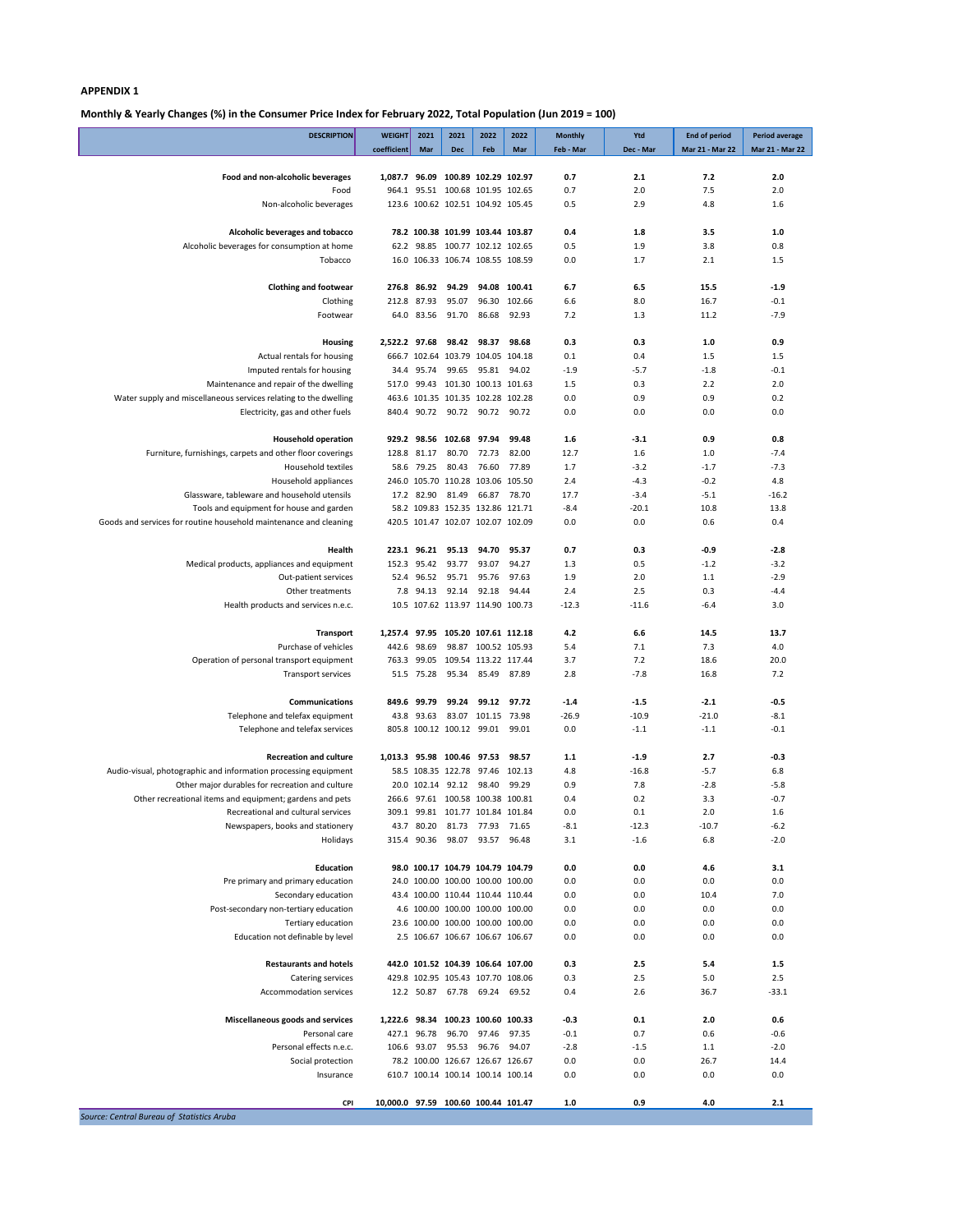## **Effect on the Consumer Price Index per sector and category for March 2022, Total Population (Jun 2019 = 100)**

| <b>DESCRIPTION</b>                                                                      | <b>WEIGHT</b>    | <b>Monthly</b>  | Ytd                | <b>End of period</b> | <b>Period average</b> |
|-----------------------------------------------------------------------------------------|------------------|-----------------|--------------------|----------------------|-----------------------|
|                                                                                         | coefficient      | Feb - Mar       | Dec - Mar          | Mar 21 - Mar 22      | Mar 21 - Mar 22       |
|                                                                                         |                  |                 |                    |                      |                       |
| Food and non-alcoholic beverages<br>Food                                                | 1,087.7<br>964.1 | 0.07<br>0.07    | 0.22<br>0.19       | 0.77<br>0.71         | 0.21<br>0.19          |
| Non-alcoholic beverages                                                                 | 123.6            | 0.01            | 0.04               | 0.06                 | 0.02                  |
|                                                                                         |                  |                 |                    |                      |                       |
| Alcoholic beverages and tobacco                                                         | 78.2             | 0.00            | 0.01               | 0.03                 | 0.01                  |
| Alcoholic beverages for consumption at home                                             | 62.2             | 0.00            | 0.01               | 0.02                 | 0.01                  |
| Tobacco                                                                                 | 16.0             | 0.00            | 0.00               | 0.00                 | 0.00                  |
|                                                                                         |                  |                 |                    |                      |                       |
| <b>Clothing and footwear</b>                                                            | 276.8            | 0.17            | 0.17               | 0.38                 | $-0.05$               |
| Clothing                                                                                | 212.8            | 0.13            | 0.16               | 0.32                 | 0.00                  |
| Footwear                                                                                | 64.0             | 0.04            | 0.01               | 0.06                 | $-0.05$               |
| Housing                                                                                 | 2,522.2          | 0.08            | 0.07               | 0.26                 | 0.22                  |
| Actual rentals for housing                                                              | 666.7            | 0.01            | 0.03               | 0.11                 | 0.10                  |
| Imputed rentals for housing                                                             | 34.4             | $-0.01$         | $-0.02$            | $-0.01$              | 0.00                  |
| Maintenance and repair of the dwelling                                                  | 517.0            | 0.08            | 0.02               | 0.12                 | 0.11                  |
| Water supply and miscellaneous services relating to the dwelling                        | 463.6            | 0.00            | 0.04               | 0.04                 | 0.01                  |
| Electricity, gas and other fuels                                                        | 840.4            | 0.00            | 0.00               | 0.00                 | 0.00                  |
|                                                                                         |                  |                 |                    |                      |                       |
| <b>Household operation</b>                                                              | 929.2            | 0.14            | $-0.30$            | 0.09                 | 0.08                  |
| Furniture, furnishings, carpets and other floor coverings                               | 128.8            | 0.12            | 0.02               | 0.01                 | $-0.08$               |
| <b>Household textiles</b>                                                               | 58.6             | 0.01            | $-0.01$            | $-0.01$              | $-0.04$               |
| Household appliances                                                                    | 246.0            | 0.06            | $-0.12$            | 0.00                 | 0.12                  |
| Glassware, tableware and household utensils<br>Tools and equipment for house and garden | 17.2<br>58.2     | 0.02<br>$-0.06$ | 0.00<br>$-0.18$    | $-0.01$<br>0.07      | $-0.03$<br>0.09       |
| Goods and services for routine household maintenance and cleaning                       | 420.5            | 0.00            | 0.00               | 0.03                 | 0.02                  |
|                                                                                         |                  |                 |                    |                      |                       |
| Health                                                                                  | 223.1            | 0.01            | 0.01               | $-0.02$              | $-0.06$               |
| Medical products, appliances and equipment                                              | 152.3            | 0.02            | 0.01               | $-0.02$              | $-0.05$               |
| Out-patient services                                                                    | 52.4             | 0.01            | 0.01               | 0.01                 | $-0.02$               |
| Other treatments                                                                        | 7.8              | 0.00            | 0.00               | 0.00                 | 0.00                  |
| Health products and services n.e.c.                                                     | 10.5             | $-0.01$         | $-0.01$            | $-0.01$              | 0.00                  |
|                                                                                         |                  |                 |                    |                      |                       |
| <b>Transport</b>                                                                        | 1,257.4          | 0.57            | 0.87               | 1.83                 | 1.63                  |
| Purchase of vehicles                                                                    | 442.6            | 0.24            | 0.31               | 0.33                 | 0.17                  |
| Operation of personal transport equipment<br><b>Transport services</b>                  | 763.3<br>51.5    | 0.32<br>0.01    | 0.60<br>$-0.04$    | 1.44<br>0.07         | 1.42<br>0.03          |
|                                                                                         |                  |                 |                    |                      |                       |
| <b>Communications</b>                                                                   | 849.6            | $-0.12$         | $-0.13$            | $-0.18$              | $-0.04$               |
| Telephone and telefax equipment                                                         | 43.8             | $-0.12$         | $-0.04$            | $-0.09$              | $-0.03$               |
| Telephone and telefax services                                                          | 805.8            | 0.00            | $-0.09$            | $-0.09$              | $-0.01$               |
|                                                                                         |                  |                 |                    |                      |                       |
| <b>Recreation and culture</b>                                                           | 1,013.3          | 0.10            | $-0.19$            | 0.27                 | $-0.03$               |
| Audio-visual, photographic and information processing equipment                         | 58.5             | 0.03            | $-0.12$            | $-0.04$              | 0.04                  |
| Other major durables for recreation and culture                                         | 20.0             | 0.00            | 0.01               | $-0.01$              | $-0.01$               |
| Other recreational items and equipment; gardens and pets                                | 266.6            | 0.01            | 0.01               | 0.09                 | $-0.02$               |
| Recreational and cultural services                                                      | 309.1            | 0.00            | 0.00               | 0.06                 | 0.05                  |
| Newspapers, books and stationery<br>Holidays                                            | 43.7<br>315.4    | $-0.03$<br>0.09 | $-0.04$<br>$-0.05$ | $-0.04$<br>0.20      | $-0.02$<br>$-0.06$    |
|                                                                                         |                  |                 |                    |                      |                       |
| <b>Education</b>                                                                        | 98.0             | 0.00            | 0.00               | 0.05                 | 0.03                  |
| Pre primary and primary education                                                       | 24.0             | 0.00            | 0.00               | 0.00                 | 0.00                  |
| Secondary education                                                                     | 43.4             | 0.00            | 0.00               | 0.05                 | 0.03                  |
| Post-secondary non-tertiary education                                                   | 4.6              | 0.00            | 0.00               | 0.00                 | 0.00                  |
| Tertiary education                                                                      | 23.6             | 0.00            | 0.00               | 0.00                 | 0.00                  |
| Education not definable by level                                                        | 2.5              | 0.00            | 0.00               | 0.00                 | 0.00                  |
|                                                                                         |                  |                 |                    |                      |                       |
| <b>Restaurants and hotels</b>                                                           | 442.0            | 0.02            | 0.11               | 0.25                 | 0.07                  |
| Catering services                                                                       | 429.8            | 0.02            | 0.11               | 0.23                 | 0.11                  |
| Accommodation services                                                                  | 12.2             | 0.00            | 0.00               | 0.02                 | $-0.04$               |
| Miscellaneous goods and services                                                        | 1,222.6          | $-0.03$         | 0.01               | 0.25                 | 0.07                  |
| Personal care                                                                           | 427.1            | 0.00            | 0.03               | 0.03                 | $-0.02$               |
| Personal effects n.e.c.                                                                 | 106.6            | $-0.03$         | $-0.02$            | 0.01                 | $-0.02$               |
| Social protection                                                                       | 78.2             | 0.00            | 0.00               | 0.21                 | 0.12                  |
| Insurance                                                                               | 610.7            | 0.00            | 0.00               | 0.00                 | 0.00                  |
|                                                                                         |                  |                 |                    |                      |                       |
| CPI<br>$\alpha$ f Ctatiotic<br>10.000                                                   | 10,000.0         | 1.03            | 0.86               | 3.97                 | 2.13                  |

*Source: Central Bureau of Statistics Aruba*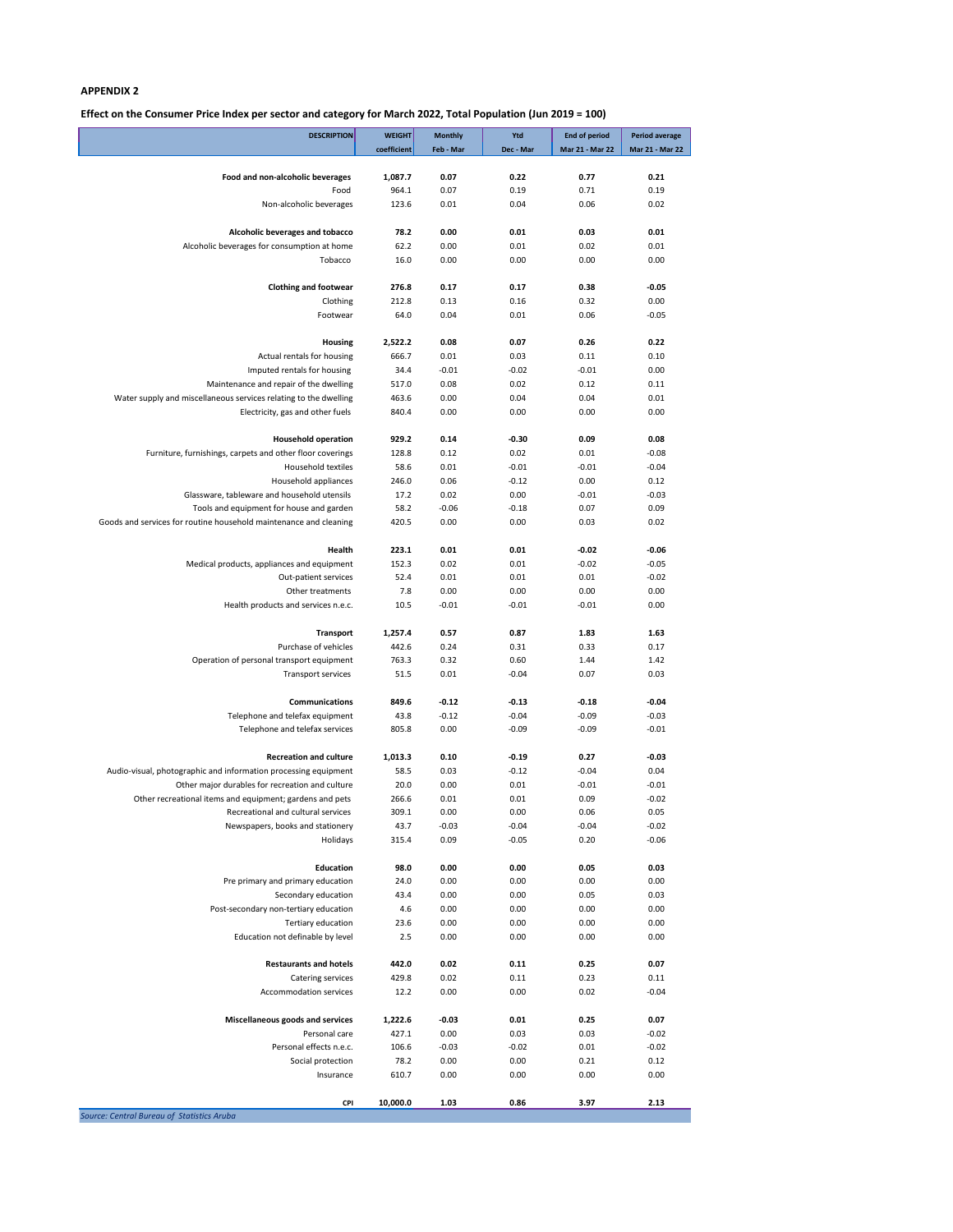**Monthly & Yearly Changes (%) and effect in the Food & catering services for March 2022, Total Population (Jun 2019 = 100)**

|                                              |               |                | % Change             | <b>Effect</b>  |                      |  |
|----------------------------------------------|---------------|----------------|----------------------|----------------|----------------------|--|
| <b>DESCRIPTION</b>                           | <b>WEIGHT</b> | <b>Monthly</b> | <b>End of period</b> | <b>Monthly</b> | <b>End of period</b> |  |
|                                              | coefficient   | Feb - Mar      | Mar 21 - Mar 22      | Feb - Mar      | Mar 21 - Mar 22      |  |
| Food & catering services                     | 1,517.5       | 0.6            | 6.5                  | 0.089          | 0.992                |  |
| Food at home                                 | 1,087.7       | 0.7            | 7.2                  | 0.073          | 0.766                |  |
| <b>Bread and cereals</b>                     | 178.1         | 0.7            | 5.7                  | 0.013          | 0.099                |  |
| Rice                                         | 23.5          | 2.2            | 4.0                  | 0.005          | 0.010                |  |
| <b>Bread</b>                                 | 72.1          | 0.3            | 8.9                  | 0.002          | 0.064                |  |
| Pasta products                               | 9.2           | 4.1            | 14.4                 | 0.004          | 0.013                |  |
| Other cereals and cereal products            | 73.3          | 0.2            | 1.8                  | 0.002          | 0.012                |  |
| Meat                                         | 242.5         | $1.6\,$        | 10.0                 | 0.041          | 0.243                |  |
| Bovine                                       | 67.3          | 1.7            | 13.0                 | 0.013          | 0.089                |  |
| Swine                                        | 25.5          | 0.8            | 6.7                  | 0.002          | 0.019                |  |
| Poultry                                      | 75.7          | 2.0            | 14.0                 | 0.015          | 0.098                |  |
| Other meat and meat preparations             | 74.0          | 1.4            | 4.8                  | 0.011          | 0.037                |  |
| Fish and other seafood                       | 49.0          | 0.2            | 4.7                  | 0.001          | 0.023                |  |
| Fish and seafood preparations                | 49.0          | 0.2            | 4.7                  | 0.001          | 0.023                |  |
|                                              |               |                |                      |                |                      |  |
| Milk, cheese and eggs                        | 135.3         | 0.3            | 4.2                  | 0.004          | 0.060                |  |
| Cheese                                       | 55.4          | 0.7            | 3.2                  | 0.004          | 0.019                |  |
| Eggs                                         | 16.6          | $-1.0$         | 12.6                 | $-0.002$       | 0.023                |  |
| Milk                                         | 40.0          | 0.6            | 4.9                  | 0.003          | 0.019                |  |
| Other milk products                          | 23.3          | $-0.3$         | $-0.5$               | $-0.001$       | $-0.001$             |  |
| Oils and fats                                | 32.2          | 1.5            | 20.3                 | 0.006          | 0.064                |  |
| Corn oil                                     | 2.8           | 0.8            | 31.3                 | 0.000          | 0.009                |  |
| Butter and margarine                         | 9.2           | 0.6            | 7.6                  | 0.001          | 0.007                |  |
| Other oils and fats                          | 20.1          | 2.0            | 24.7                 | 0.005          | 0.048                |  |
| Fruit                                        | 97.6          | $-0.6$         | 12.4                 | $-0.006$       | 0.113                |  |
| Oranges                                      | 9.4           | 0.3            | 24.7                 | 0.000          | 0.027                |  |
| Bananas and plantains                        | 19.9          | $-7.4$         | 10.5                 | $-0.012$       | 0.015                |  |
| Apples                                       | 9.3           | 3.4            | 11.1                 | 0.003          | 0.011                |  |
| Avocado                                      | 5.0           | 5.2            | 3.8                  | 0.002          | 0.002                |  |
| Grapes                                       | 9.2           | $-3.2$         | 25.7                 | $-0.004$       | 0.024                |  |
| <b>Nuts</b>                                  | 11.9          | 1.4            | $-0.4$               | 0.002          | $-0.001$             |  |
| Lemons and mandarins                         | 6.0           | 7.4            | 17.7                 | 0.004          | 0.008                |  |
| Cherries and strawberries                    | 8.8           | $1.2\,$        | 26.8                 | 0.002          | 0.028                |  |
| Melons and watermelons                       | 7.7           | 0.3            | 7.9                  | 0.000          | 0.005                |  |
| Papayas and pineapples                       | 6.9           | $-1.4$         | $-3.0$               | $-0.001$       | $-0.002$             |  |
| Other fruits and fruit products              | 3.5           | $-6.4$         | $-10.9$              | $-0.002$       | $-0.004$             |  |
| <b>Potatoes and other tubers</b>             | 18.2          | 6.3            | 11.0                 | 0.009          | 0.015                |  |
| Potatoes                                     | 12.2          | 8.2            | 11.8                 | 0.007          | 0.010                |  |
| Other tubers                                 | 2.0           | 2.2            | 9.2                  | 0.000          | 0.002                |  |
| Sweet potatoes and yucca                     | 4.0           | 4.2            | 10.3                 | 0.001          | 0.003                |  |
| Vegetables                                   | 89.1          | $-1.0$         | 5.2                  | $-0.008$       | 0.038                |  |
| Lettuce                                      | 6.8           | $-9.5$         | 6.7                  | $-0.003$       | 0.002                |  |
| Tomatoes                                     | 9.7           | $-6.7$         | 8.2                  | $-0.006$       | 0.007                |  |
| Onions and garlic                            | 18.7          | 1.1            | 3.4                  | 0.002          | 0.005                |  |
| Celery and broccoli                          | 15.3          | $-2.9$         | 19.9                 | $-0.004$       | 0.020                |  |
| Other vegetables                             | 15.3          | 2.1            | 1.3                  | 0.003          | 0.002                |  |
| Other preserved or processed vegetables      | 8.4           | 0.0            | $-0.5$               | 0.000          | 0.000                |  |
| Frozen vegetable mixtures                    | 14.8          | 0.7            | 1.9                  | 0.001          | 0.003                |  |
|                                              |               |                |                      |                |                      |  |
| Sugar, jam, honey and other confectionery    | 42.0          | $0.0\,$        | 2.6                  | 0.000          | 0.012                |  |
| Sugar<br>Jams and jellies                    | 12.1<br>2.5   | 0.2<br>$-0.6$  | 4.8<br>$-5.8$        | 0.000<br>0.000 | 0.006<br>$-0.001$    |  |
| Other confectionery products                 | 27.5          | 0.0            | 2.4                  | 0.000          | 0.007                |  |
|                                              |               |                |                      |                |                      |  |
| Food products n.e.c.                         | 80.1          | 0.9            | 4.7                  | 0.007          | 0.038                |  |
| Other food products                          | 80.1          | 0.9            | 4.7                  | 0.007          | 0.038                |  |
| Non-alcoholic beverages                      | 123.6         | 0.5            | 4.8                  | 0.007          | 0.061                |  |
| Coffee and tea                               | 20.9          | $-0.5$         | 1.4                  | $-0.001$       | 0.003                |  |
| Other non-alcoholic beverages                | 14.6          | 0.2            | 0.7                  | 0.000          | 0.001                |  |
| Soft and sports drinks                       | 31.0          | 0.1            | 4.8                  | 0.000          | 0.016                |  |
| Fruit juices                                 | 57.1          | $1.2\,$        | 7.1                  | 0.007          | 0.042                |  |
|                                              |               |                |                      |                |                      |  |
| Food away from home                          | 429.8         | 0.3            | 5.0                  | 0.016          | 0.225                |  |
| Food and beverage consumption away from home | 429.8         | 0.3            | 5.0                  | 0.016          | 0.225                |  |
| Other goods and services                     | 8,482.5       | 1.1            | 3.5                  | 0.940          | 2.979                |  |
| Other goods                                  | 4,735.8       | 1.8            | 4.3                  | 0.858          | 1.985                |  |
| Other services                               | 3,746.7       | 0.2            | 2.6                  | 0.082          | 0.994                |  |
| CPI                                          | 10,000        | 1.0            | 4.0                  | 1.029          | 3.970                |  |
| Source: Central Bureau of Statistics Aruba   |               |                |                      |                |                      |  |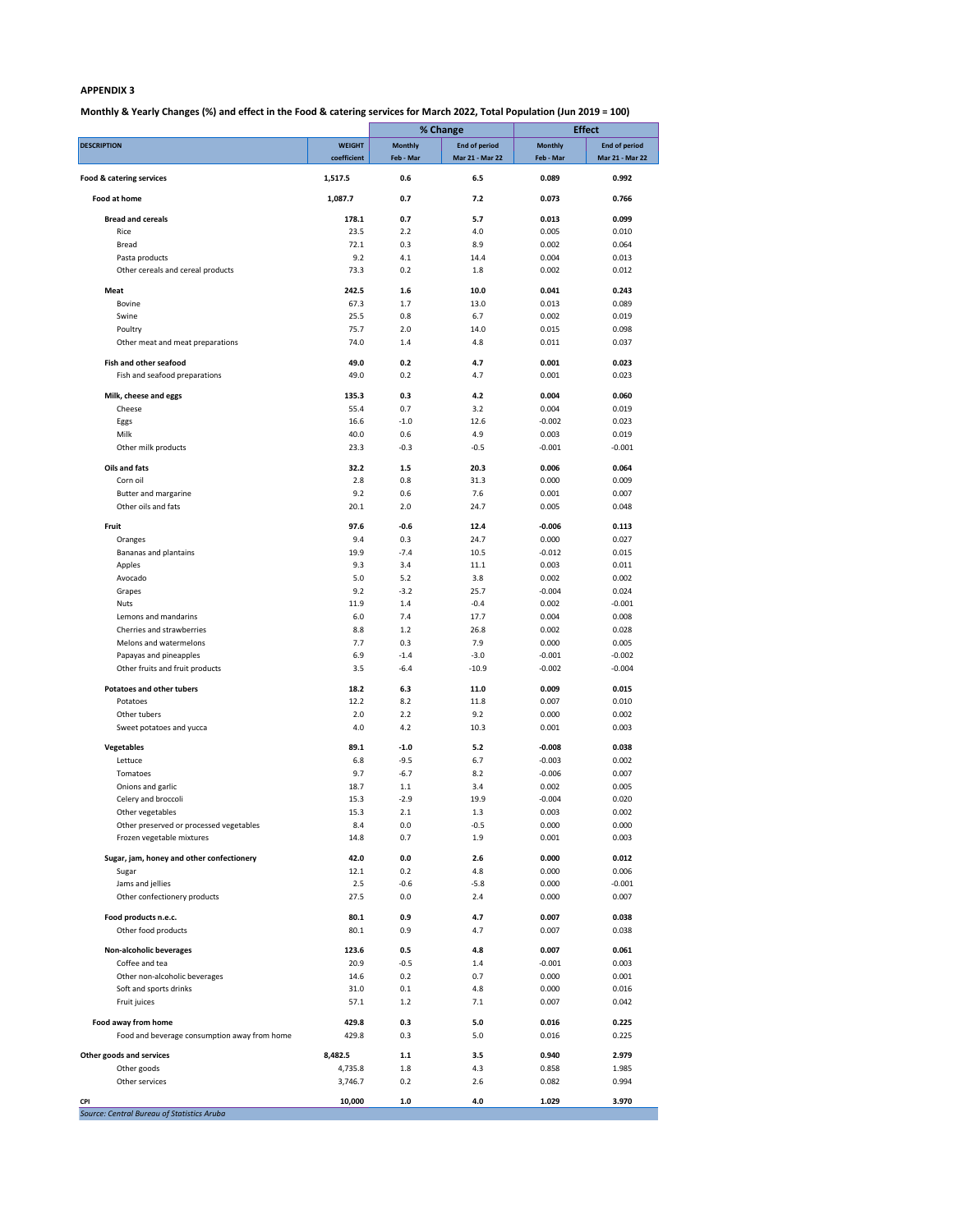## **Overview of the Consumer Price Index (CPI), 2021 - 2022 (Jun 2019 = 100)**

|                                            |                  |                  |                         |                   | <b>YEAR: 2022</b> |         |        |         | <b>YEAR: 2021</b> |            |            |         |
|--------------------------------------------|------------------|------------------|-------------------------|-------------------|-------------------|---------|--------|---------|-------------------|------------|------------|---------|
|                                            | <b>Base</b>      | <b>Base</b>      | <b>Base</b>             | <b>Base</b>       | <b>CHANGE</b>     |         |        |         | <b>CHANGE</b>     |            |            |         |
|                                            | <b>Jun-19</b>    | <b>Jun-19</b>    | <b>Jun-19</b>           | <b>Jun-19</b>     | <b>Monthly</b>    | Year-to | Yearly | Period  | <b>Monthly</b>    | Year-to    | Yearly     | Period  |
|                                            | $=100.0$         | $=100.0$         | $=100.0$                | $=100.0$          |                   | date    |        | average |                   | date       |            | average |
|                                            |                  |                  |                         |                   |                   |         |        |         |                   |            |            |         |
|                                            | Jan.'21<br>96.89 | Dec.'20<br>97.06 | Jan.'22<br>100.07       | Dec.'21<br>100.60 | $-0.5$            | $-0.5$  | 3.3    | 1.2     | $-0.2$            | $-0.2$     | $-2.7$     | $-1.8$  |
| <b>Total Population</b><br>Low Income      | 96.80            | 96.95            | 99.81                   | 100.16            | $-0.3$            | $-0.3$  | 3.1    |         | $-0.2$            | $-0.2$     | $-2.4$     |         |
| High Income                                | 96.91            | 97.10            | 100.17                  | 100.80            | $-0.6$            | $-0.6$  | 3.4    |         | $-0.2$            | $-0.2$     | $-2.8$     |         |
|                                            |                  |                  |                         |                   |                   |         |        |         |                   |            |            |         |
|                                            | Feb.'21          | Jan.'21          | <b>Feb.'22</b>          | Jan.'22           |                   |         |        |         |                   |            |            |         |
| <b>Total Population</b>                    | 97.00            | 96.89            | 100.44                  | 100.07            | 0.4               | $-0.2$  | 3.5    | 1.7     | 0.1               | $-0.1$     | $-1.9$     | $-2.2$  |
| Low Income                                 | 96.92            | 96.80            | 100.27                  | 99.81             | 0.5               | 0.1     | 3.5    |         | 0.1               | 0.0        | $-1.7$     |         |
| High Income                                | 97.01            | 96.91            | 100.49                  | 100.17            | 0.3               | $-0.3$  | 3.6    |         | 0.1               | $-0.1$     | $-2.1$     |         |
|                                            | Mar.'21          | Feb.'21          | Mar.'22                 | Feb.'22           |                   |         |        |         |                   |            |            |         |
| <b>Total Population</b>                    | 97.59            | 97.00            | 101.47                  | 100.44            | 1.0               | 0.9     | 4.0    | 2.1     | 0.6               | 0.5        | $-1.1$     | $-2.3$  |
| Low Income                                 | 97.49            | 96.92            | 101.03                  | 100.27            | 0.8               | 0.9     | 3.6    |         | 0.6               | 0.6        | $-0.9$     |         |
| High Income                                | 97.63            | 97.01            | 101.66                  | 100.49            | 1.2               | 0.9     | 4.1    |         | 0.6               | 0.5        | $-1.2$     |         |
|                                            |                  |                  |                         |                   |                   |         |        |         |                   |            |            |         |
| <b>Total Population</b>                    | Apr.'21<br>97.57 | 97.59            | Mar.'21 Apr.'22 Mar.'22 |                   |                   |         |        |         | $-0.02$           | 0.5        | $-0.4$     | $-2.3$  |
| Low Income                                 | 97.52            | 97.49            |                         |                   |                   |         |        |         | 0.03              | 0.6        | $-0.1$     |         |
| High Income                                | 97.58            | 97.63            |                         |                   |                   |         |        |         | $-0.05$           | 0.5        | $-0.5$     |         |
|                                            |                  |                  |                         |                   |                   |         |        |         |                   |            |            |         |
|                                            | May'21           | Apr.'21          |                         | May'22 Apr.'22    |                   |         |        |         |                   |            |            |         |
| <b>Total Population</b>                    | 97.39            | 97.57            |                         |                   |                   |         |        |         | $-0.2$            | 0.3        | $-0.2$     | $-2.2$  |
| Low Income                                 | 97.31            | 97.52            |                         |                   |                   |         |        |         | $-0.2$            | 0.4        | $-0.1$     |         |
| High Income                                | 97.42            | 97.58            |                         |                   |                   |         |        |         | $-0.2$            | 0.3        | $-0.3$     |         |
|                                            | Jun'21           | May'21           | Jun'22                  | May'22            |                   |         |        |         |                   |            |            |         |
| <b>Total Population</b>                    | 98.09            | 97.39            |                         |                   |                   |         |        |         | 0.7               | 1.1        | 1.0        | $-1.8$  |
| Low Income                                 | 97.94            | 97.31            |                         |                   |                   |         |        |         | 0.6               | $1.0$      | $1.1\,$    |         |
| High Income                                | 98.14            | 97.42            |                         |                   |                   |         |        |         | 0.7               | $1.1\,$    | 0.9        |         |
|                                            | <b>Jul'21</b>    | Jun'21           | <b>Jul'22</b>           | <b>Jun'22</b>     |                   |         |        |         |                   |            |            |         |
| <b>Total Population</b>                    | 98.53            | 98.09            |                         |                   |                   |         |        |         | 0.5               | 1.5        | 1.8        | $-1.4$  |
| Low Income                                 | 98.24            | 97.94            |                         |                   |                   |         |        |         | 0.3               | 1.3        | 1.3        |         |
| High Income                                | 98.65            | 98.14            |                         |                   |                   |         |        |         | 0.5               | 1.6        | 2.0        |         |
|                                            |                  |                  |                         |                   |                   |         |        |         |                   |            |            |         |
|                                            | Aug.'21          | Jul'21           | Aug.'22                 | Jul'22            |                   |         |        |         |                   |            |            |         |
| <b>Total Population</b>                    | 98.84            | 98.53            |                         |                   |                   |         |        |         | 0.3               | 1.8        | 1.4        | $-1.1$  |
| Low Income                                 | 98.61            | 98.24            |                         |                   |                   |         |        |         | 0.4               | 1.7        | 1.1        |         |
| High Income                                | 98.93            | 98.65            |                         |                   |                   |         |        |         | 0.3               | 1.9        | 1.6        |         |
|                                            | Sep.'21          |                  | Aug.'21 Sep.'22 Aug.'22 |                   |                   |         |        |         |                   |            |            |         |
| <b>Total Population</b>                    | 99.24            | 98.84            |                         |                   |                   |         |        |         | 0.4               | 2.2        | 2.2        | $-0.7$  |
| Low Income                                 | 99.08            | 98.61            |                         |                   |                   |         |        |         | 0.5               | 2.2        | 2.0        |         |
| High Income                                | 99.30            | 98.93            |                         |                   |                   |         |        |         | 0.4               | 2.3        | 2.2        |         |
|                                            | <u>Oct.'21</u>   | Sep.'21          |                         | Oct.'22 Sep.'22   |                   |         |        |         |                   |            |            |         |
| <b>Total Population</b>                    | 99.31            | 99.24            |                         |                   |                   |         |        |         | 0.1               | 2.3        | 2.4        | $-0.3$  |
| Low Income                                 | 99.11            | 99.08            |                         |                   |                   |         |        |         | 0.0               | 2.2        | 2.1        |         |
| High Income                                | 99.38            | 99.30            |                         |                   |                   |         |        |         | 0.1               | 2.3        | 2.5        |         |
|                                            |                  |                  |                         |                   |                   |         |        |         |                   |            |            |         |
|                                            | Nov.'21          | Oct.'21          | Nov.'22 Oct.'22         |                   |                   |         |        |         |                   |            |            |         |
| <b>Total Population</b><br>Low Income      | 99.90            | 99.31<br>99.11   |                         |                   |                   |         |        |         | 0.6<br>0.4        | 2.9        | 3.1        | 0.2     |
| High Income                                | 99.50<br>100.08  | 99.38            |                         |                   |                   |         |        |         | 0.7               | 2.6<br>3.1 | 2.6<br>3.3 |         |
|                                            |                  |                  |                         |                   |                   |         |        |         |                   |            |            |         |
|                                            | <u>Dec.'21</u>   |                  | Nov.'21 Dec.'22 Nov.'22 |                   |                   |         |        |         |                   |            |            |         |
| <b>Total Population</b>                    | 100.60           | 99.90            |                         |                   |                   |         |        |         | 0.7               | 3.6        | 3.6        | 0.7     |
| Low Income                                 | 100.16           | 99.50            |                         |                   |                   |         |        |         | 0.7               | 3.3        | 3.3        |         |
| High Income                                | 100.80           | 100.08           |                         |                   |                   |         |        |         | 0.7               | 3.8        | 3.8        |         |
| Source: Central Bureau of Statistics Aruba |                  |                  |                         |                   |                   |         |        |         |                   |            |            |         |

Please note: CPI for the period Jun 2019 - Sep 2020 have been revised and corrected